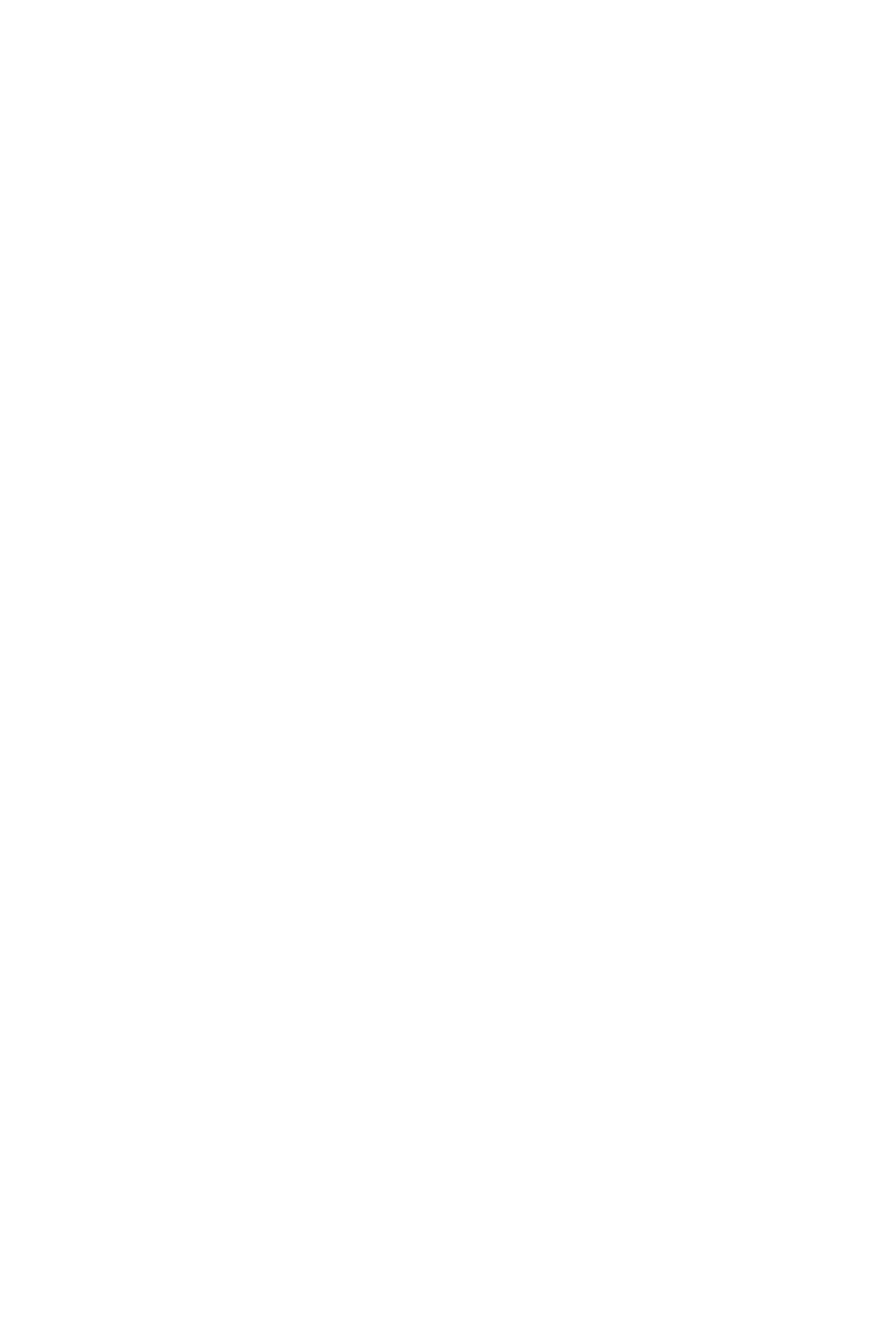### **CHAPTER I.**

### **SPRING-HEELED JACK—THE OFFICER'S FRIGHT—CATCH IF YOU CAN.**

IT IS now a little over a quarter of a century since the inhabitants of London and its suburbs were kept in a continual state of terror by a man who, under various disguises, and in different shapes and forms, would suddenly appear before the unsuspecting pedestrian, and, after having nearly frightened the traveller out of his or her senses, would as suddenly disappear, with terrific bounds, from his side, leaving for a time the impression upon his affrighted victim that his Satanic Majesty had paid a visit to the earth, and especially favoured them with his presence.

Evening was generally the time chosen by this eccentric character for his strange conduct; and doubtless there are many living who can recollect—but not without a shudder—the pang of fear which shot through their hearts when, leaping from some dark corner, out of a doorway, or over a thickset hedge, he stood before them.

What his true object could be, none have been able to conjecture. Certain it is that robbery was not the cause, for he was never known to take a single coin from his victims, even when fright had rendered them almost insensible; nor did he ever practise any other degree of cruelty beyond affrighting them.

But this was bad enough—so bad, that in some cases the victims of his eccentricities never thoroughly recovered the shock their nerves sustained; and, indeed, in one or two instances, death was ultimately the result.

As may be supposed, his capture was ardently desired both by those whose path he had crossed and those who had not even seen him, and not a few attempts were made to render him powerless to continue his course for some time to come.

It was at the time that the terror he caused was at its height—when the husband, on his return home, cast suspicious glances behind him, and clutched nervously at his walking-stick; and the wife waited anxiously, with barred door, for her husband's return, fearful even to open it to his well-known knock, lest it should be Spring-heeled Jack—that that worthy one evening entered a public-house in the neighbourhood of the Liverpool-road, Islington.

He was tall and well formed, which even the large dark Spanish cloak he wore did not disguise.

He called for refreshments for himself, and, addressing two or three persons standing at the bar, he likewise requested the landlord to serve them with whatever they required, adding, that he would pay the bill.

This, of course, drew all eyes towards him, and a policeman, who at the moment entered the bar, was solicited to partake of his kindness.

Nothing loth, the officer accepted, and his glass being filled, the stranger remarked—

"Yours is a dreary beat, officer, this dark night."

"You may well say that, sir," replied the officer. "But I don't mind much."

"You are not afraid, then, of this Spring-heeled Jack there is such a talk about just now?" said the man in the cloak, in an offhand manner.

"Not a bit of it!" said the policeman, supping the hot rum and water with which he had been supplied.

"And yet I think he'd frighten you, if you met him," continued the man in the cloak.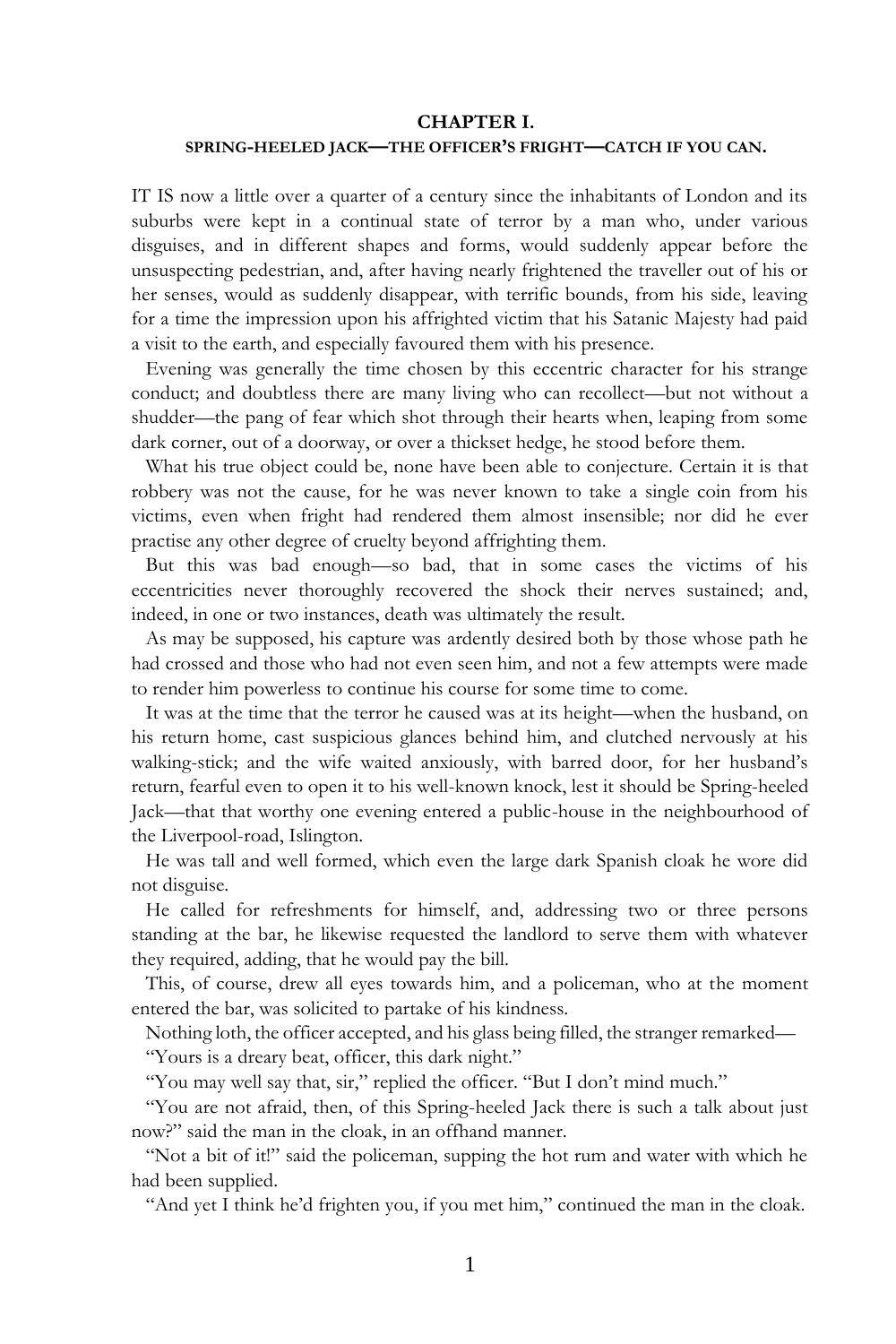# SPRING-HEEL'D JACK

"He might frighten an old woman, but he wouldn't frighten me!" said the officer. "I should like to be as sure of a five-pound note to-morrow morning, as I am now, that if he comes across me to-night I'll lodge him in the station-house!"

"Nonsense!" said the stranger, coolly.

"Good sense! sir. All I hope is, I may get the chance, for I believe, if any of our men take him, he's certain of promotion," said the officer.

"That won't be you, bobby,"<sup>1</sup> said a tall, ostler-looking man,<sup>2</sup> winking over the rim of a quart pot out of which he was drinking.

"Why not?" asked the policeman, indignantly.

"Because you'd be frightened to death!"

"Should I?"

"Yes, you would!"

"I tell you what I'll do with you," said the officer, indignantly, "I'll bet you a glass of brandy and water that I take him if he comes on my beat."

"And I'll bet you that you don't!" said the ostler, placing the pot down on the bar, and extending his hand to the policeman.

"Done!" said the officer, shaking the man's hand.

"That's a fair bet," said the man in the cloak; "and now I'll bet you both the same, that Spring-heeled Jack will be on this officer's beat to-night."

"To-night?" exclaimed the officer and the others.

"Yes, to-night."

"How do you know?" said the ostler, looking at him suspiciously.

"Because I have seen him."

"When?"

"Just now."

"Where?" asked the policeman, turning pale a little.

"Just up the road."

"The devil!" stammered the officer.

"Well, I can't say whether it is the devil or not," said the man in the cloak; "but I believe he is the devil and no one else."

"Do you really think so, sir?" said the officer.

"Yes; but I may be mistaken. However, you are sure to know if you catch him."

"I'll do that," said the policeman, "never fear. Devil or no devil, if I get a sight of him I'll have him"

The stranger shook his head.

"I fear your courage would fail you at the moment you most needed it," he said.

"No fear, sir; I ain't so easily frightened," said the policeman.

"You are not?"

 $\omega_{\rm No}$ "

 $\overline{\phantom{a}}$ 

"Well, it is certainly worthy of the trial, if you would get promoted for it," said the stranger.

"And I mean to make it."

2A man employed to look after the horses of people staying at an inn.

<sup>1</sup>"Bobby" or "Peeler" general names for a policeman after the founder of the police force, Sir Robert Peel.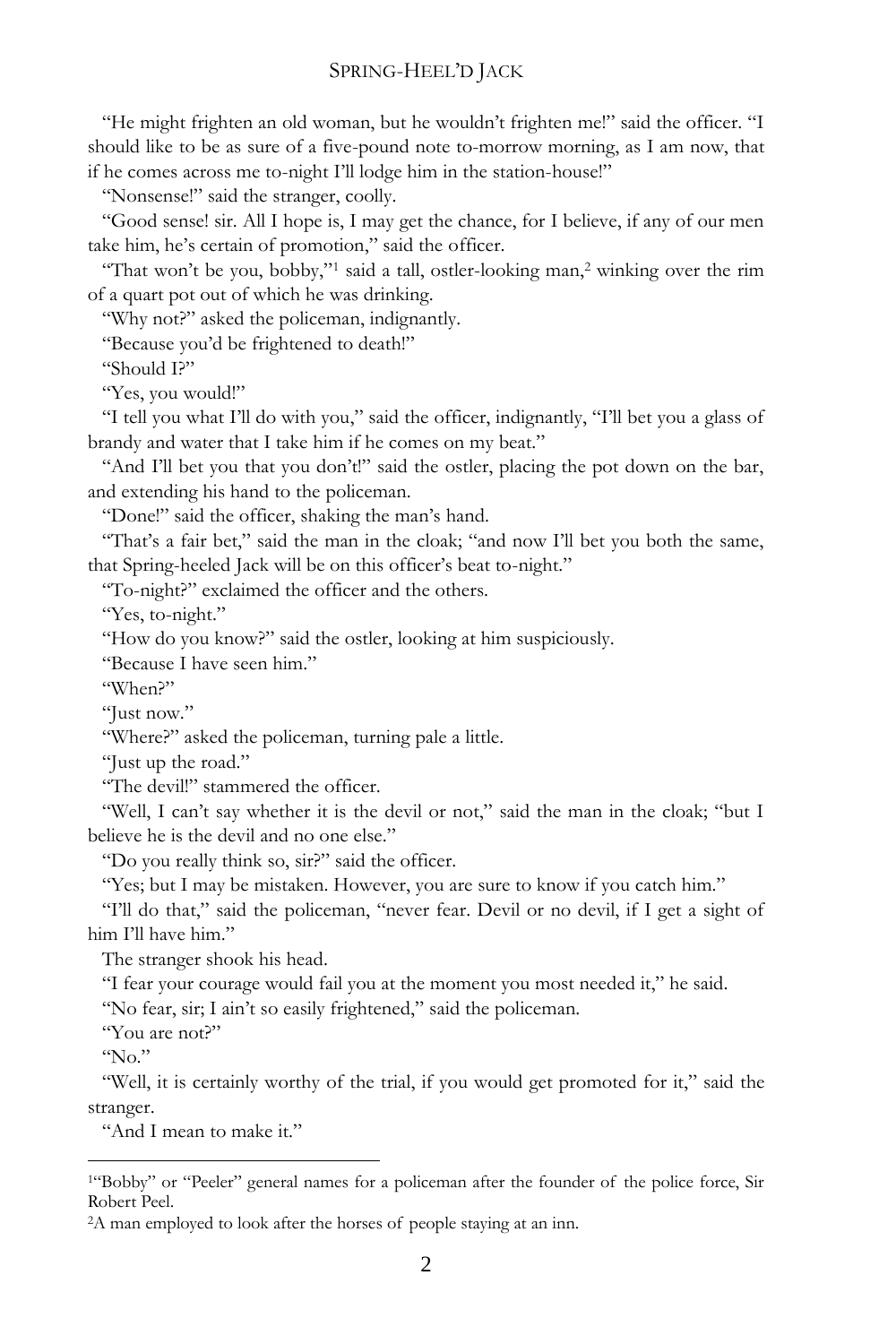## THE TERROR OF LONDON

"Perhaps you had better not."

"Why so?"

"The shock might be too much for you."

"No fear of that."

"And if you did not succeed you would be laughed at."

"I'd chance that," said the officer. "He had better not come near me, nor even let me see him. I'd take some of the spring out of his heels."

"Well, you've got a chance, bobby," said the ostler, "for this gentleman says he's on your beat to-night."

"And I spoke truly, my friend."

"Then I'll just go home," said a man who had been listening to all that had passed, "for if my old woman was to see him she'd about go into fits. I hope he'll soon be collared, for I feel half afraid to go out into my back garden after dark."

"You wouldn't do for the police," said the officer, contemptuously.

"Perhaps I've got as much pluck in me as other people," said the individual thus contemptuously addressed. "Yes, quite as much when the time comes for it to be wanted."

"Humph!" said the man in the cloak, "I must be going. Now, landlord, what's to pay?"

The host having reckoned up, the stranger flung a sovereign down on the bar, and received his change.

"By-the-bye," he said, turning suddenly to the officer, "you did not accept the wager, did you?"

"What wager?"

"That Spring-heeled Jack would not be on your beat tonight."

"I took your word for that, sir; so it ain't worth betting on."

"No more it ain't. But, come; I'll make you a bet that he will appear before you in less than an hour, and that not only will you not take him, but that you'll start back in terror."

"I'll take you; and wish it was for fifty-pound," said the policeman. "Frighten me! I should like to see him do it! Let him but come within reach of me, and I'll make him my prisoner before he knows where he is."

The man dropped a coin on to the floor, and stooped as if to pick it up, but as he did so he thrust a hideous mask over his face.

Then springing up, and turning to the officer, at the same time flinging back the large folds of his cloak, and revealing its white lining, he exclaimed—

"Boaster! I am Spring-heeled Jack!"

With a cry of terror the officer sprang backwards on to the steps which led up to the house.

"Ha! ha! ha!" laughed Jack. "Follow me if you can—take me if you dare!"

With a terrific bound he sprang up and over the head of the officer right into the centre of the roadway.

Here he paused, and gave vent to a loud laugh, then bounded back again to the officer's side.

"Why don't you do your duty?" he exclaimed, leaping on to the policeman's shoulders and forcing his hat over his eyes.

Then with another laugh he bounded across the road as the men who had partaken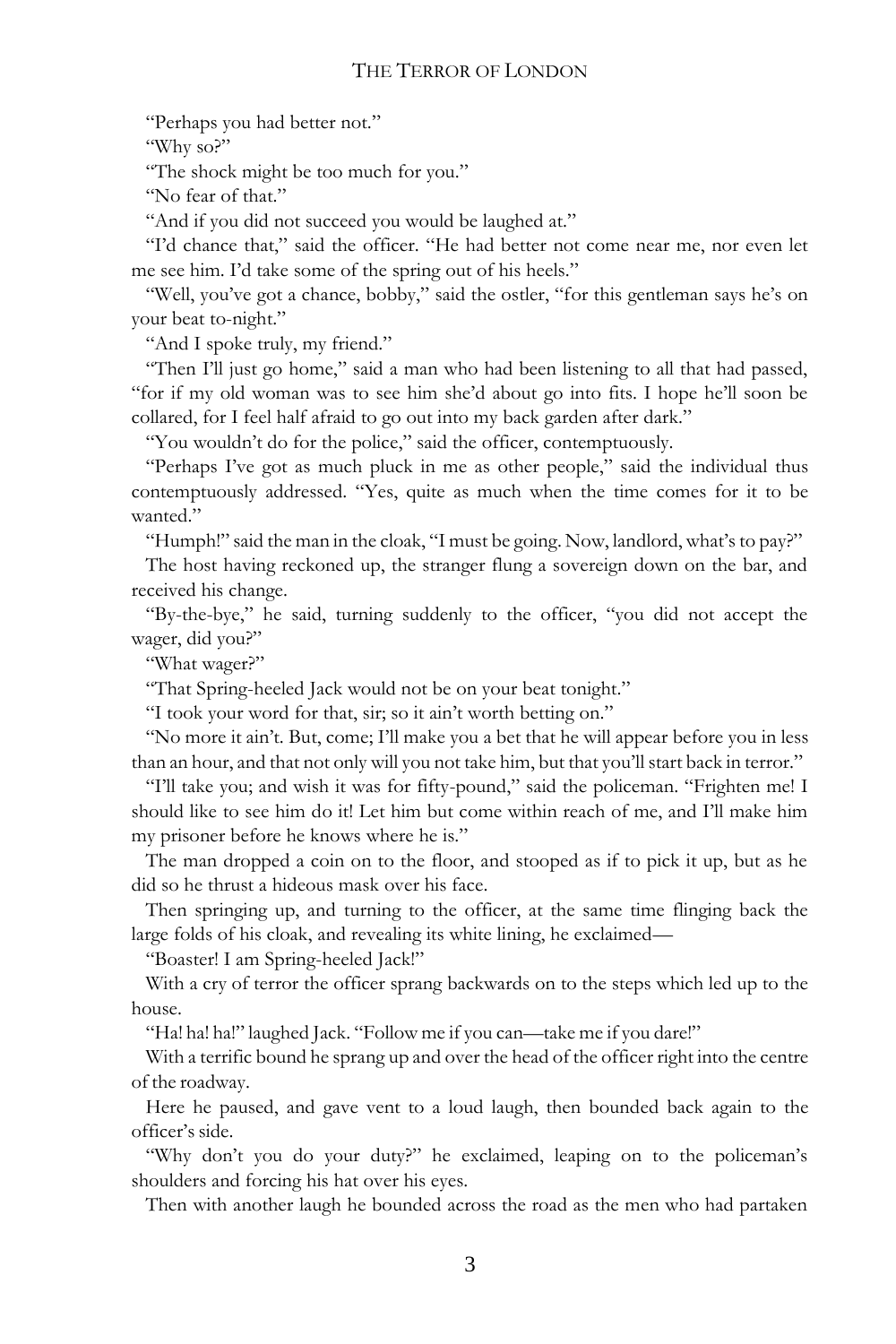of his treat rushed from the house towards him.

"I'll have a shy<sup>3</sup> for him," exclaimed the man who had made no secret of his nervousness.

"Come on, my friend," cried Jack. "You are what I thought, after all—the bravest of the lot."

The man ran towards him, and even succeeded in catching hold of his cloak.

But he was unable to retain it, for with a spring Jack bounded away over a hedge into the field beyond, and was lost to view, while in the centre of the road stood the officer, his battered hat in one hand, shouting at the top of his voice, till those who had been with him at the bar were out of sight, and he was left alone.

"Stop him!—stop him! Don't be frightened! Don't let him get away! Stop him! stop him!"

"That's your duty, my friend; but you are such a coward," exclaimed a voice behind him.

The officer turned, uttered a cry, and fled at the top of his speed, whilst the loud laughter of Spring-heeled Jack rang out on the night air.

### **CHAPTER II.**

# **THE SHADOW ON THE BLIND—THE FIGURE AT THE WINDOW—THE SCOUNDREL AND HIS VICTIM—A FRIEND IN NEED—THE LEAP— THE SHOT.**

IT was about eleven o'clock, and silence reigned in almost every street. Here and there a light, streaming with subdued lustre through the drawn blind out into the roadway, bespoke the fact that the inhabitants had not yet retired to rest, but these were few and far between. The generality of the occupiers of the houses in the neighbourhood of Islington had closed their eyes in slumber, and darkness reigned throughout their dwellings.

In a turning out of the Liverpool-road a faint light flickered in the front garret of a small house. The blind was down over the window, and on this every now and then appeared the shadow of a female as she stood between the window and the light, which rested on a small table in the centre of the room.

It could plainly be seen from the street that she was in grief, for the shadow wrung its hands, then extended them, clasped together in a supplicating attitude, to some person on the opposite side of the room.

Then it would pass hurriedly to and fro across the blind as the female paced the narrow limits of the chamber.

This had been going on a few minutes, when a tall, dark figure, springing out from a doorway, stood on the edge of the pavement opposite to the house in question, and gazed up intently at the blind.

"Humph!" he muttered. "There's something going on there which I should much like to understand—something, perhaps, which my presence might greatly tend to settle to the benefit of the woman, whoever she may be, who seems in great grief. Maybe it's only a domestic quarrel. Husband come home drunk—but, no; the

 $\overline{a}$ 

<sup>3</sup>Have a shy - "Have a go" (in the context of a "coconut shy" where shy means to "throw").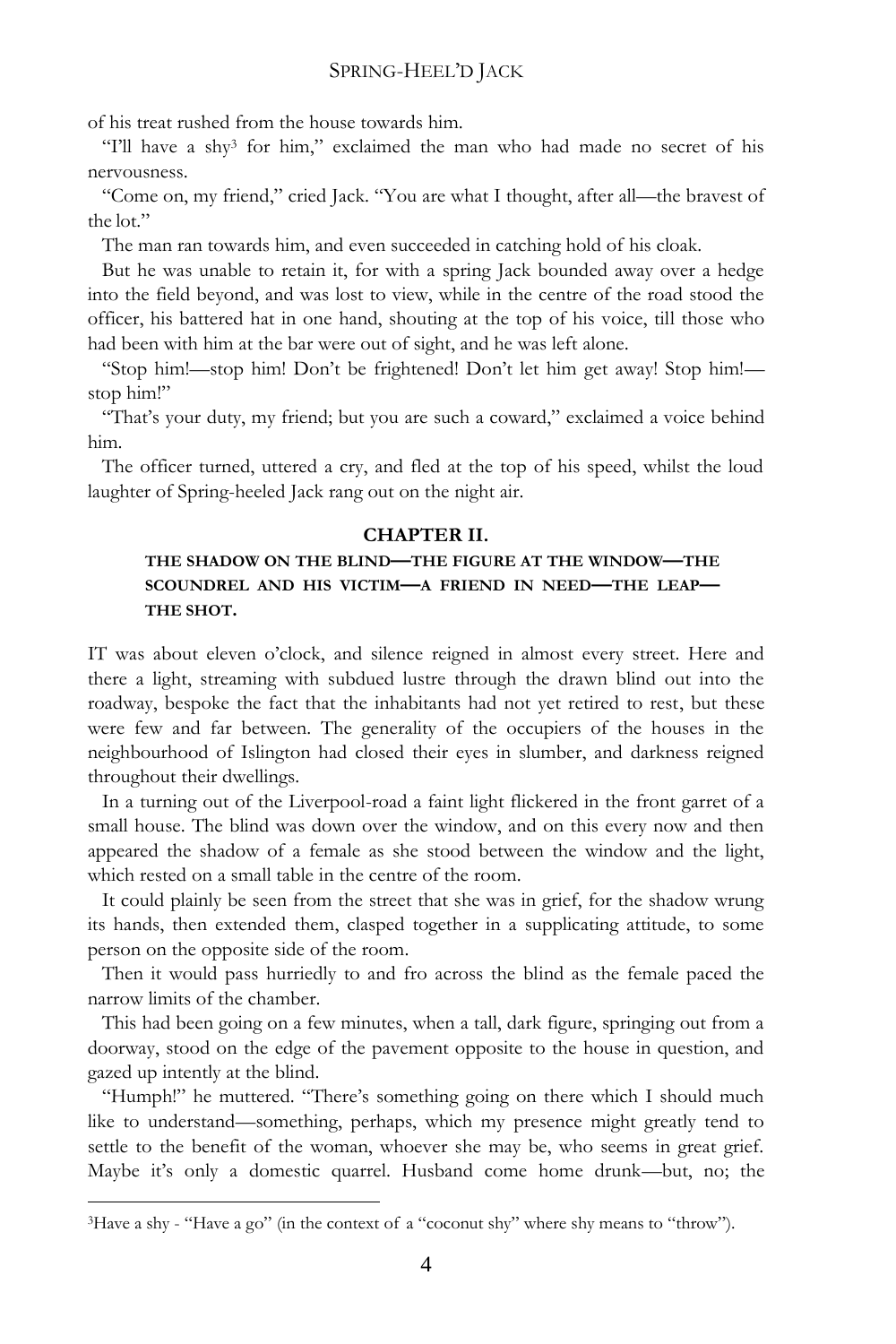attitudes of that woman are rather those of supplication than anger. I have frightened not a few lately, and now who knows but I might save one from some ill or other? However, be what it may, it will provide food for my adventurous spirit. If I can't do no good, I at least may give them a fright, for there is more than one in that room, unless the figure whose shadow now rests on the blind is some half-mad creature amusing herself by her strange antics."

He strolled across the road and examined the house narrowly. There was a small fore-court, the sides of which were bounded by a brick wall.

Taking a spring, he alighted on this as easily as if it had only been a foot high, and then, once more minutely inspecting the house, he took off his cloak, and, turning it, appeared enveloped in a white garment.

Then he took from his coat pocket a repulsive-looking mask, which he placed over his face, and a pair of gloves made of the hide of some animal, at the tips of the fingers of which were nails tapering to a point at the end and very long.

Having drawn these over his hands, he took another bound upwards, and alighted on a small balcony before the windows of the first floor.

Into the window he peered, but the darkness which reigned in the room, albeit the blinds were not drawn, prevented him from examining the interior; so he cast his eyes upwards once more.

"I must be careful not to miss my hold of the coping-stone," he muttered, "or I may get a fall that will break my bones."

Throwing his cloak back, so as to leave him free liberty of his arms, he stood upon the very edge of the balcony, took one bound upwards, and caught at the copingstone with his gloved hands.

For a moment, and a moment only, he hung suspended thus, then drew himself up till his body rested on the ledge. Rolling his legs quietly over into the gutter just under the window, he sat upon the stone and listened.

A woman's tones came in pleading accents to his ears, but in such a low and tremulous voice did she speak, that he was unable to hear a word.

He shifted his position a little, and endeavoured to peer into the room through the edge of the blind.

On one side it lay so close to the frame that he could not discover a chink of the breadth of a pin; on the other he could only gaze upon the soiled paper of the side wall of the room.

In disappointment, he placed his ear to the window and strove once more to catch the sounds which emanated from within.

Suddenly, the tones of a man's voice broke upon his ears.

They were harsh and discordant.

"Your choice?" was all that he said, but there was such deep meaning in the tones that the disguised figure at the window fairly started.

"There's foul play going on in there," he muttered. "I'm sure of it. I thought so from the attitudes of the shadow when I stood in the street. Well, I may be able to do a good turn in part payment for the many bad ones I've had a hand in. Confound that blind! I wish there was a hole in it, that I might see into the room."

Then drawing the glove from his right hand, he doubled his fist and softly drew the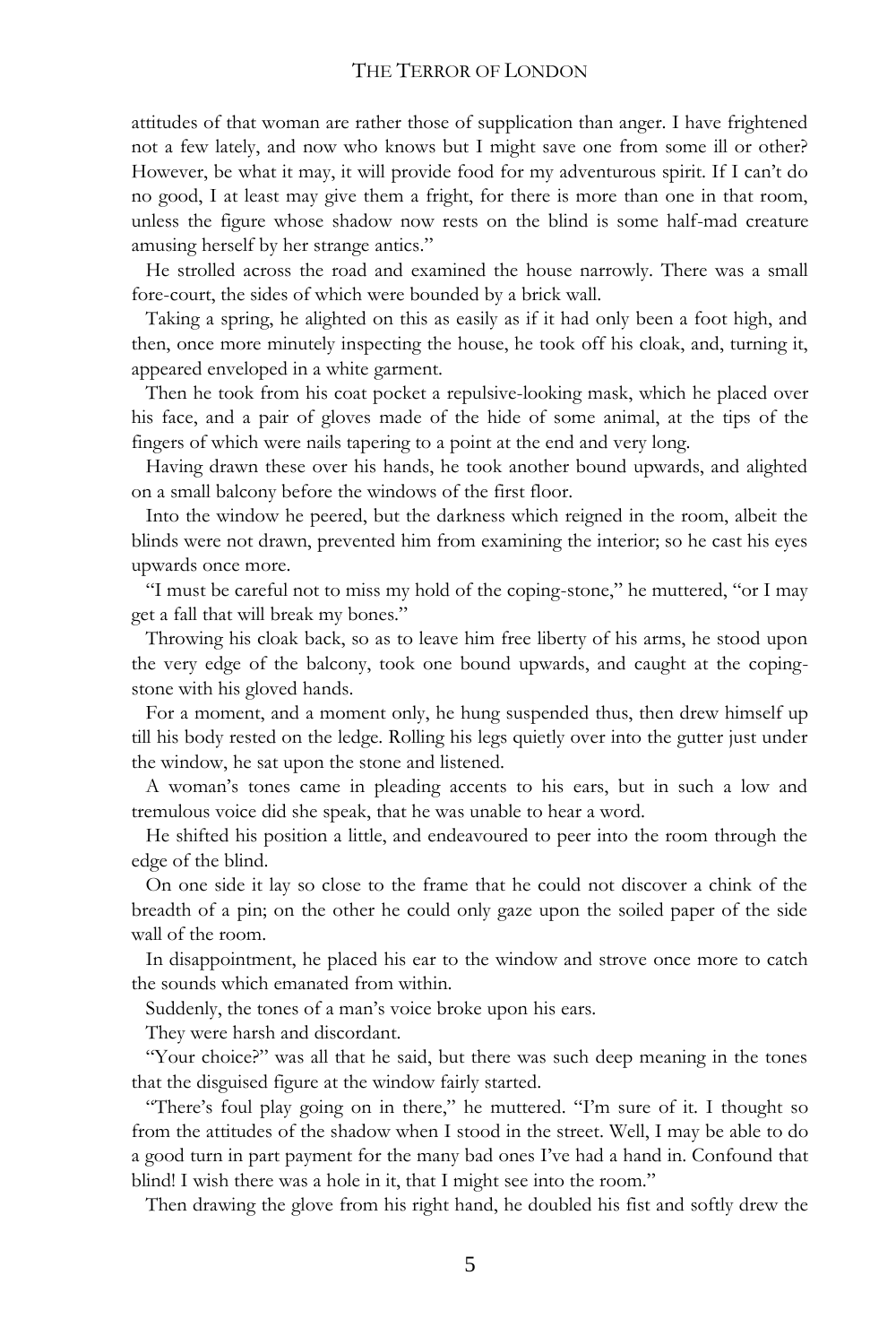back of it down the glass, and a slight scratching sound was produced.

So slight, however, that it was almost imperceptible.

This he repeated two or three times, then holding his left hand under the right, a square piece of glass fell upon the glove.

"I thought my ring would do that nicely," he muttered, as he laid the glass upon the coping-stone at his side.

The voice of the woman now came more clearly to his ears.

"Oh! sir, have pity on me, have pity, for heaven's sake,'' she said, still in those imploring accents which had before riveted the attention of the strange figure on the outside of the window.

"There's something wrong going on here," murmured the cloaked figure, "and I must see as well as hear."

He took a penknife from his pocket, and opening it, he thrust the point of the small blade through the hole in the window into the blind, and then swiftly drawing it downwards inflicted a long rent therein.

The action of the wind rushing through the square hole widened the slit, and he could see into the room.

At the opposite side of the apartment was a bed, the curtains of which were tied round the ornamental posts, a short distance from it was a small toilet table, and between the bed and thissat a man about fifty years of age, holding in his hand a slip of paper.

On the opposite side of the table, near to the window, stood a young female, apparently about five-and-twenty years of age, poorly, but neatly dressed.

Her face was pale as that of a corpse, her eyes red, and swollen with weeping—the dark lashes fringed with tears. Her hands were clasped supplicatingly together, and her whole air was dejected and sorrowful.

For an instant the figure at the window took in all that was going on in the apartment, and he ground his teeth together as he drew on his glove, and adjusted his mask more tightly to his face.

"You are obstinate," said the man, addressing the woman, who stood trembling before him—"foolishly obstinate—you see this cheque." He held up the paper which he had in his grasp.

"I do, I do!" sobbed the woman.

"It is drawn on the bank, my name, my signature forged, and by your husband transportation is the penalty of the crime—transportation, do you hear, if I appear against him?"

"Oh! sir, but you will not, your heart is not all stone, you will have mercy, mercy on him, on me!" cried the young woman, raising her clasped hands, then dropping them with a deep sigh.

"It was because I wished to do," said the man, looking hard in her face, "that I requested you to come to me to-night. I am willing to have mercy on him, more willing than you are."

"Oh! no! no!" cried the woman.

"Oh! yes!" said the man. "Here is that which will tear him from you—send him across the seas with the brand of traitor upon him—to associate and work with men of the most base and degraded passions; this will blast his reputation, consign him to a gaol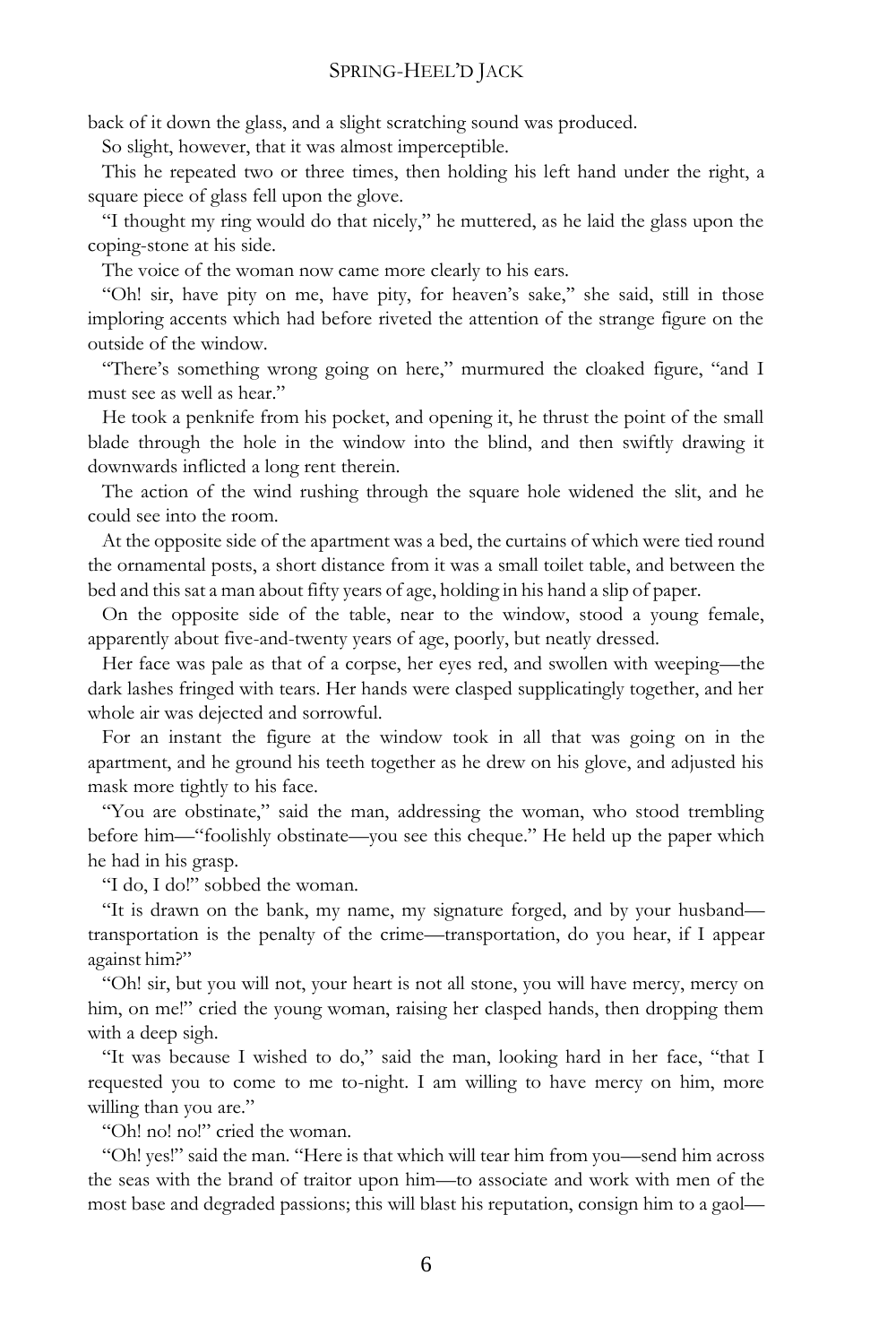the bulks; make his wife a thing at which the finger of scorn is pointed. Will you see him dragged from you to infamy and disgrace? Will you make yourself a thing of pity, of contempt, when by that little word yes, you may gain possession of this paper, and defy the law to touch him?"

"Oh! God!" exclaimed the woman, "what, what shall I do?"

"What?" said the man, and his grey eyes twinkled as he spoke; "what would a sensible woman do, but consent?"

"But the shame, the disgrace, the injury to the man I have sworn to love!"

"Bah!" said the old man, "he did not hesitate to disgrace you by this act; he did not stop to think of the pain and injury he would inflict on you."

"No—no; but"—

"But he did it; he rushed into the crime. Will you be worse than he if you consent to my wishes? No, better a thousand times, for you will save him."

"Is there no other way? Oh! there is, there must be," she cried.

"None—emphatically none!" said the man. "Consent, and I place this forged cheque in your hand—refuse, and, by all the devils in hell, I will prosecute him with the utmost rigour of the law. Take your choice. Be mine for one short hour, or be widowed for years by your accursed obstinacy."

"Mercy, sir—mercy!"

"I have said, consent, or reject my proposals; I give you one minute to decide whether you will save or destroy your husband.''

And the hoary headed old sinner took his gold watch from his pocket, and held it in his hand.

To and fro before that little table, wringing her hands in agony, paced that trembling woman, the tears streaming copiously from her eyes, and her bosom rising and falling like a stormy sea.

And through the slit in the blind gazed the masked figure on the coping stone, but his hands were clutching the framework of the window, and his breath came thick and short through his repulsive mask.

"Damn him!" he muttered to himself, "people look upon me as a villain,<sup>4</sup> but they know not what villainy is. The hoary-headed scoundrel! But I'll spoil his play as sure as I am called Spring-heeled Jack."

The minute passed away, and the man at the table placed the watch in his pocket, and leaped to his feet.

"Your answer!" he exclaimed; "yes or no?"

The woman turned towards him, pale as death, and with a look so imploring that none but a fiend could have resisted that mute appeal.

"Spare me—spare him!" she gasped.

"Have you decided?"

 $\ddot{\phantom{a}}$ 

"For the love of heaven!" she pleaded.

But the man stopped her by an impatient gesture.

"For the last time," he said, "I ask you, have you decided? I ask no more, and on your answer depends his fate."

There was that in the tones of the speaker that assured both the agonized woman

<sup>4</sup> Low or base person – from the French *villain –*peasant; particularly insulting to an aristocrat.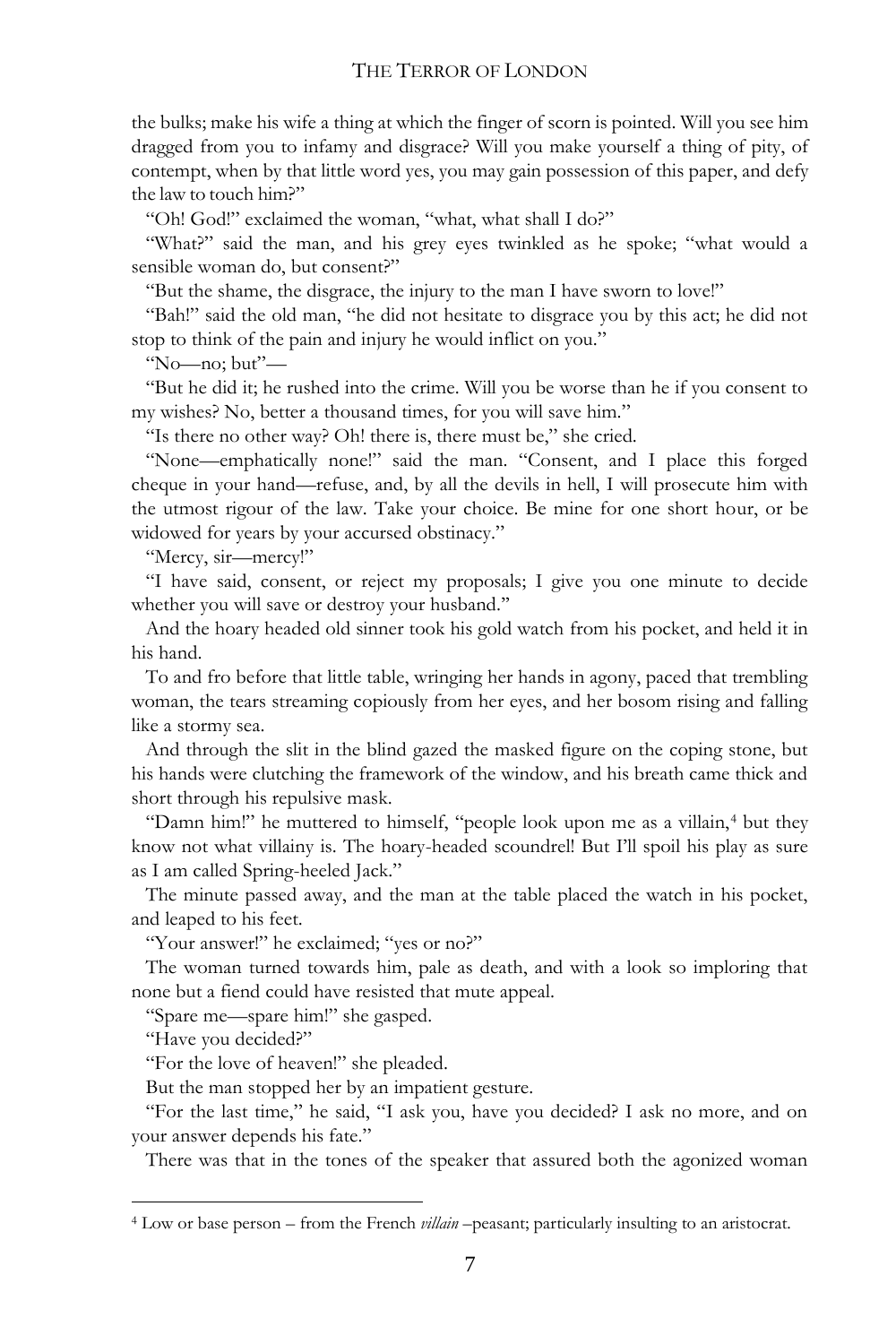and the anxious listener that he was determined, and that no appeal, no prayer, could alter his resolve.

The woman shuddered, looked into his face, dropped her eyes to the floor, and gasped forth in tones so piteous, so yearning, that it seemed as if her heart's strings burst with the effort—

"To save him I must—I must consent!"

Then a groan broke from her lips, and she staggered and would have fallen, but the arms of the now smiling libertine encircled her waist.

"You are mine!" he said.

And with a grin of devilish triumph on his face, he bore her towards the bed.

But a crash caused him to pause and turn, and with a shriek of horror, he let go his hold of the young woman, who fell insensible to the floor.

There, before him, stood a figure which caused his heart to almost stand still, every drop of blood in his veins to run through their channels like icy water; his iron-gray hair fairly stood on end, whilst his eyeballs, distorted by terror, seemed about to burst from their sockets.

With such terror was he seized that his knees knocked together, and the cry upon his lips was stifled by his tongue cleaving with horror to his mouth, whilst large drops of perspiration stood in beads upon his now colourless face.

"Villain! villain!" came in hollow tones from that hideous mouth.

The next moment the long claws of the terrible visitor seized his throat, and lacerated the flesh.

Then a shriek of horror escaped the man's lips, a shriek so wild and piercing, that it almost caused his strange visitor to relax his hold, and then down he fell upon his knees on the floor, beside the insensible woman.

"Mer—mer—mercy!" he gasped.

"As much as you showed to her," said the fearful looking stranger.

"Mercy! I—I meant no harm, I"—

"Liar!"

"Upon my!"—

"Hold! wretch! give me that cheque, or I will"—

"No, no," gasped the terror-stricken wretch—"spare me—spare me. There—there is the cheque—take it, but spare me—oh! spare me."

With trembling hands the man took the cheque from his waistcoat pocket, and held it up to Jack, who in an instant tore it from his hold, and thrust it into his breast.

Then, with an exclamation of contempt, he kicked the man aside, and stooped over the insensible woman.

"Poor thing!" he muttered; "I am not so bad after all."

The shivering wretch crawled towards the door of the apartment on perceiving that his strange and fearful visitor was paying no heed to him, by an effort he sprung to his feet, and opening the door, bounded from the room, screaming for help with all his might.

Jack seized the girl in his arms, and raised her from the floor.

"Curse the fellow," he said, "I wish I had choked him."

There was the quick opening of doors, and voices were heard inquiring what was the matter.

"It's Spring-heeled Jack!" exclaimed a voice. "I wastold he was about—where is he?"